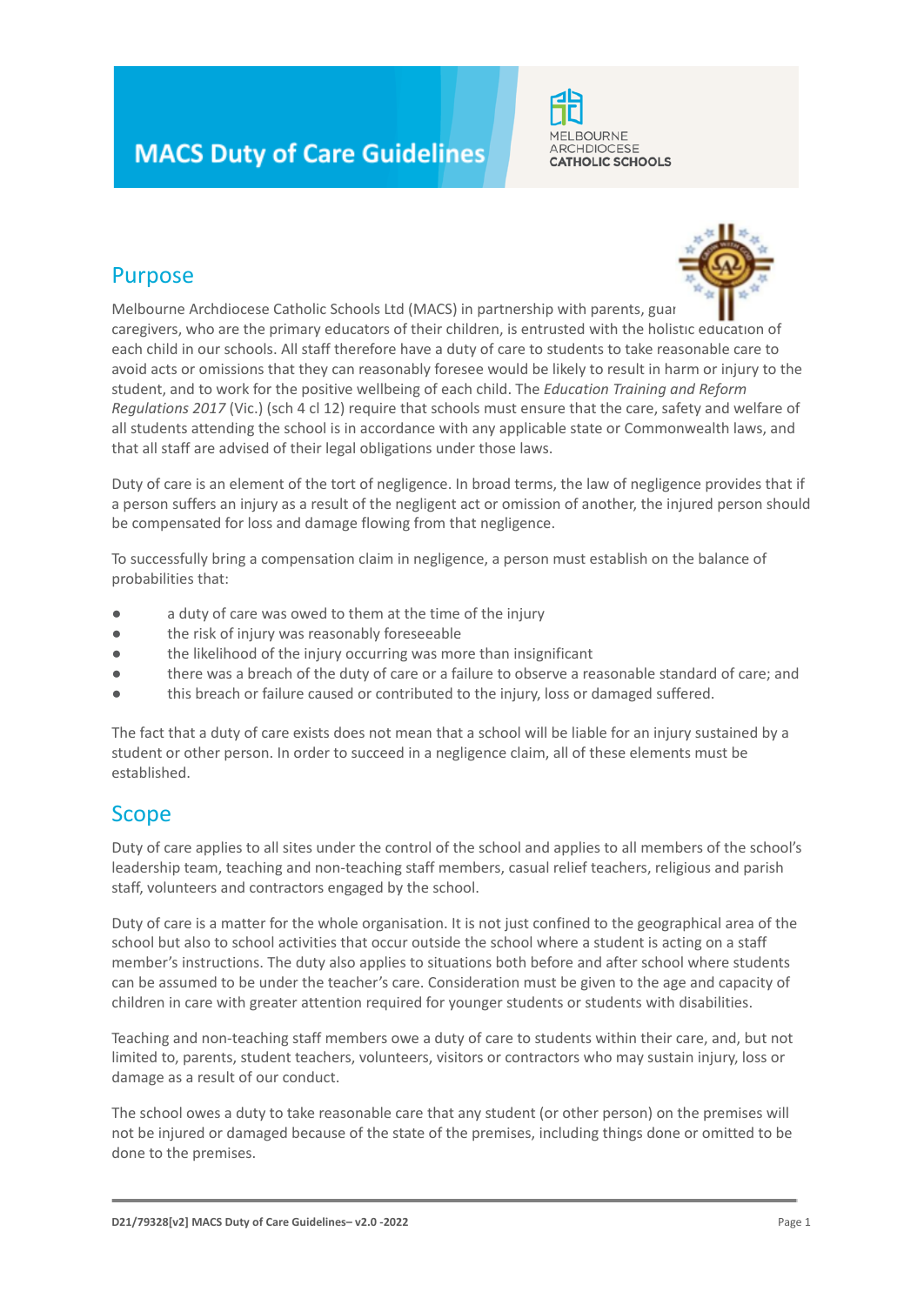



Principals and teachers are held to a high standard of care in relation to students. The duty requires principals and teachers to take reasonable steps to minimise the risk of reasonably foreseeable harm from injury or child abuse to students by an individual associated with the school whilst the child is under the care, supervision or authority of the school.

Duty of care is non-delegable, meaning that it cannot be assigned to another party.

Whenever a teacher-student relationship exists, teachers have a special duty of care. Generally, teachers are expected to take such measures as are reasonable in the circumstances to protect a student under their charge from reasonably foreseeable risks of injury or child abuse.

#### **Definitions**

**Duty of care** is a legal obligation that requires schools to take reasonable steps to reduce the risk of reasonably foreseeable harm, which can include personal injury (physical or psychological) or damage to property. The reasonable steps that our school may decide to take in response to a potential risk or hazard will depend on the circumstances of the risk.

### **Principles**

In having a duty of care to students, MACS schools will:

- ensure compliance with the eleven Child Safe Standards
- provide suitable and safe premises
- provide an adequate system of supervision
- implement strategies to prevent bullying
- ensure that medical assistance is provided to a sick or injured student
- manage employee recruitment, conduct and performance.

### **Policy**

Each MACS school has policies and procedures to manage common risks in the school environment (including physical and online environments), including:

- bullying prevention and intervention (including cyber-bullying)
- camps and excursions
- child safe standards
- codes of conduct for parents, students and staff
- emergency management
- employment and management of staff
- health and first aid policies
- mandatory reporting
- occupational health and safety
- student wellbeing and engagement
- supervision of students in class and in the school vard
- procurement for facilities and services from third parties.

The principal and school leaders in MACS schools have the responsibility for ensuring that all staff, as well as support personnel, are familiar with the Duty of Care Guidelines and the implementation of relevant policies.